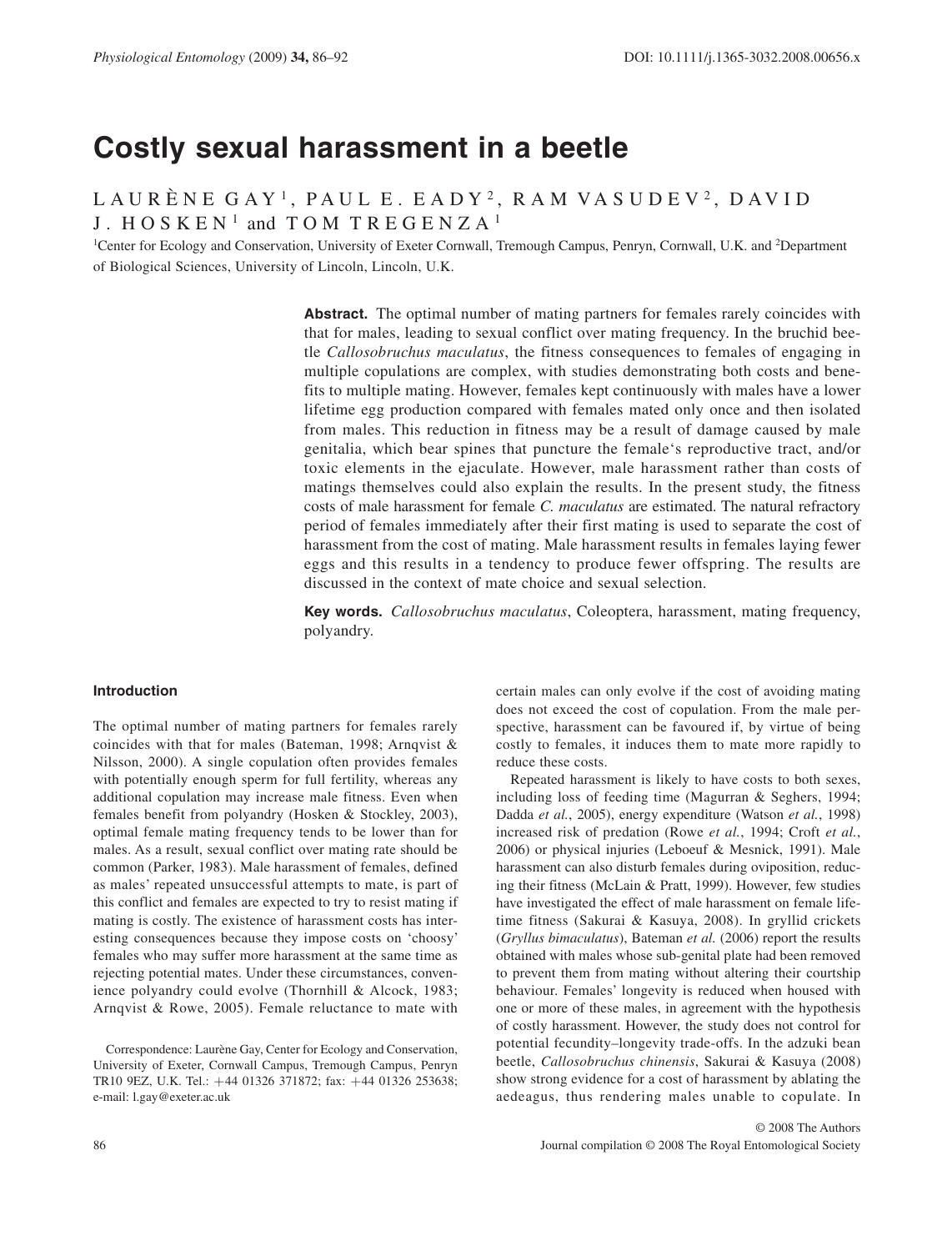*Drosophila melanogaster* , a cost of courtship is suggested by the negative correlation between female fitness and male courtship frequency (Friberg & Arnqvist, 2003). However, in *Drosophila simulans* , although there are longevity costs of continual exposure to males, lifetime reproductive success is not significantly reduced (Taylor et al., 2008).

 In *Callosobruchus maculatus* (Fabricius), multiple copulations are shown to increase fecundity (Ofuya, 1995; Savalli  $\&$ Fox, 1999) and female longevity (Fox, 1993; Messina & Slade, 1999; Rönn et al., 2006), although Crudgington & Siva-Jothy (2000) find that multiple mating reduces female longevity, whereas Eady *et al.* (2007) find no effect of mating frequency on longevity. In Fox's study (1993), the benefits of re-mating are significant only when females are housed without males. Females continuously housed with males have the same lifetime reproductive success as singly-mated females. Similarly, Rönn *et al.* (2006) and Edvardsson (2007) show that females housed continuously with males have a lower lifetime egg production compared with once-mated females that are subsequently isolated from males. The mechanisms responsible for these costs have yet to be elucidated. Matings are certainly costly, male genitalia bear spines that puncture the female's reproductive tract (Crudgington & Siva-Jothy, 2000) and ejaculatory components may be toxic to females (Eady et al., 2007). However, males can also be observed persistently pursuing females and attempting copulations, so harassment rather than a cost of mating could also explain the previous results. In the present study, the aim is to estimate the fitness costs of male harassment for female *C. maculatus* . The natural refractory period of females immediately after their first mating (Edvardsson & Tregenza, 2005; Edvardsson *et al.*, 2008) is used to separate the cost of harassment from the cost of mating. The experimental design allows testing of the hypothesis that male harassment reduces oviposition, lowering female fitness.

# **Materials and methods**

#### *Study species*

*Callosobruchus maculatus* is a widely distributed pest of legumes. Females attach their eggs to the surface of beans. After hatching, the larvae burrow into the seed and develop inside. The beetles used in this experiment were derived from Niamey, Niger, and have been in culture on black eyed-beans ( *Vigna unguiculata* ) for 90 generations at 27 °C, 32% RH and under a LD 16:8h photoperiod at the University of Lincoln. Briefly, 250 males and 250 females had been housed together on 2000 beans for their entire lifespan. To retain a constant population size and ratio of resources to beetles, the newlyemerging adults were removed and weighed at each generation and another 500 individuals (estimated by mass) were placed on 2000 new beans. A black population was created by selecting on body-size colour in the Niamey population. Crossings showed that body-size colour can be used as a co-dominant phenotypic marker (Eady, 1991). Once the population size of the purely black population reached 500 individuals, it was

also maintained at a constant density of 500 beetles per 2000 beans for twelve generations prior to the experiments. Three generations prior to the experiment, the population sizes of both the black and the wild-type populations were increased to 2500 individuals.

## *Experimental treatments*

 To standardize for larval competition, individuals were selected from beans carrying one egg only (a single bean provides excess food for a single larva). Before emergence, 1600 beans were isolated in 'virgin chambers' (48-well cell culture plates; VWR International Ltd, The Netherlands). Beans were checked every 12 h for emerging, virgin adults, which were then housed separately. Two-day-old females and males were placed together in a 40-mm Petri dish and observed until copulation had ceased. Males were discarded. Singly-mated females were then allocated to one of three experimental treatments: (i) females housed with five virgin males for 6h (male harassment treatment); (ii) females housed with five other virgin females for 6 h (female treatment); and (iii) females housed alone (alone treatment). To ensure that females did not copulate a second time in the male treatment and that only potential costs of harassment were assessed and not confounded by additional copulations, re-mating was assessed using the codominant phenotypic marker (black body colour): singlymated females were black and had mated with black males before subsequently being housed with wild-type males. If, as expected, females refuse to re-mate, their offspring should be entirely black. However, any female re-mating within the 6h spent with the five males (male treatment) could be detected by the appearance of dark tan individuals within their offspring (Eady, 1991). Five re-mated females were excluded from the analysis. In the female treatment (ii), nonfocal females were also from the wild-type line, which enabled recognition of the focal female. This protocol was repeated twice, with a sample size of 22 females per treatment in block 1 and 19 females per treatment in block 2 to give a total of 123 focal females (although final sample sizes vary somewhat because not all data were collected for all females). All focal females were housed with 20 fresh black-eyed-beans in a 90-mm Petri dish at 27  $\degree$ C for 6h after the first copulation and allowed to oviposit. After this initial period of oviposition, females were transferred to another 90-mm Petri dish, again containing 20 fresh black-eyed-beans, for another 18 h. After this, all females were transferred onto new beans (40 beans) where they remained until death. The density in the Petri dish was lower than during the culture to avoid exposing females to levels of harassment higher than they experienced in the laboratory for generations.

## *Measurements*

 In a pilot study prior to the main experiment, harassment was monitored together with copulation frequency of normal males. When a once-mated female was kept with a virgin male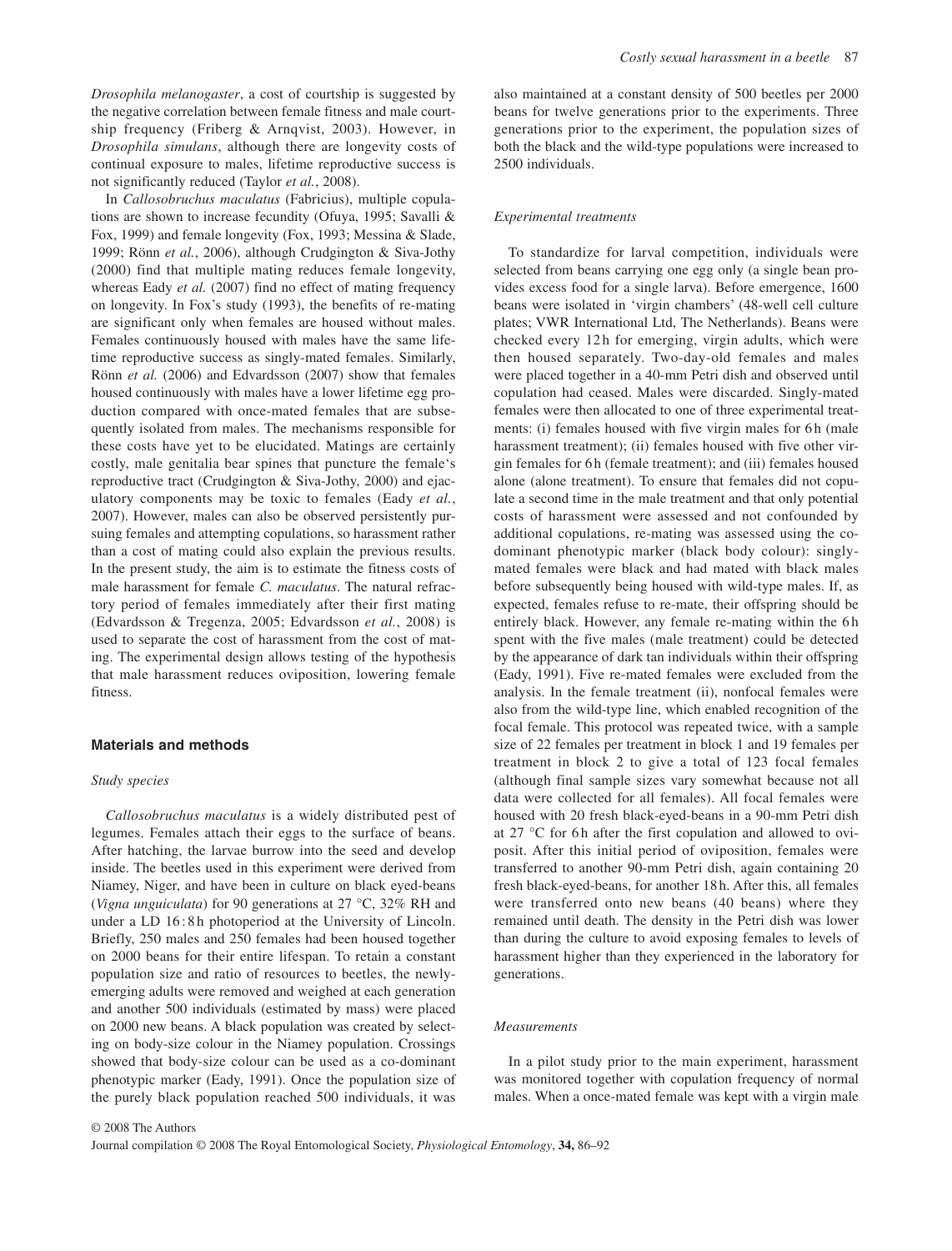for her entire lifespan (with beans available and in a 90-mm Petri dish), approximately 20% of harassment events lead to successful copulation. The rate of harassment was also high (four harassment events per hour on average). In the experiment proper, harassment frequency was estimated by observing each focal female every second minute during 30-min observation windows twice over the 6-h male-exposure period. Every time a male touched or chased a female, it was recorded as a harassment event. The number of eggs laid during the initial 6h and the subsequent 18h were recorded. Any female mortality was recorded every 24 h. Finally, the number of offspring emerging from the three sets of beans (6h, 18h and lifetime) were recorded. Because fecundity and longevity covary with body size (Fox, 1993), the elytra length of all focal females was also measured.

## *Statistical analysis*

 Analysis of covariance with elytra length and experimental block as covariates was used to compare the different components of female fitness (early egg laying, early number of offspring, lifetime reproductive success and longevity) between the three treatments. For longevity, lifetime reproductive success (LRS) was also included as a covariate. Analyses were performed in R sofware (from 'R Development Core Team'' R Foundation for Statistical Computing, Vienna, Austria). All traits except longevity were normally distributed (Kolmogorov – Smirnov test, all  $P > 0.05$  except longevity:  $Z = 1.54$ ;  $P = 0.018$ ). Residuals from all analyses were checked and found to be normally distributed (Kolmogorov-Smirnov test, all  $P > 0.05$ ). The results are presented as the mean  $\pm$  SE.

#### **Results**

 Housing a nonvirgin female with five virgin males resulted in a high rate of harassment (mean  $\pm$  SE = 18.0  $\pm$  2.9) harassment events per hour,  $n = 31$  females). Compared with the preliminary study, five males harassed just under five times more than one single male  $(4.6 \pm 0.6, n = 30$  females).

 The effect of female presence (females with five other females versus females alone) on female fitness was first tested using a complete model with elytra length, experimental block and LRS (for longevity only) as covariates. Female presence had no effect on any of the components of female fitness (eggs laid in 6 h:  $F_{4,49} = 0.03 P = 0.998$ ; eggs laid in 18 h:  $F_{4,59} = 0.37$  $P = 0.827$ ; offspring emerging after an oviposition period of 6 h:  $F_{4.45} = 0.21$  *P* = 0.930; offspring emerging after an oviposition period of 18 h:  $F_{4.58} = 0.44$  *P* = 0.780; LRS:  $F_{4.45} = 0.67$ *P* = 0.617; longevity:  $F_{7,41}^{7,60}$  = 1.46 *P* = 0.216). Hence we pooled these two control treatments.

 All components of fitness were positively affected by size, measured by female average elytra length (Table 1), although there was no significant interaction between elytra length and treatment for any of the traits analysed. Size was therefore included as an explanatory variable in all the models presented below. Similarly, there was a significant effect of experimental block on all variables except the total LRS (Table 1) but no significant interaction between block and treatment (eggs laid in 6h:  $F_{5,78} = 0.41$   $P = 0.839$ ; eggs laid in 18h:  $F_{5,86} = 0.52 P = 0.757$ ; offspring emerging after an oviposition period of 6 h:  $F_{5,73} = 0.32$  *P* = 0.897; offspring emerging after an oviposition period of 18 h:  $F_{5,85} = 0.39$  *P* = 0.857; total LRS:  $F_{5,71} = 0.45$  *P* = 0.812). Results of the minimal statistical model (Crawley, 2002) are presented in Table 1. In comparison to the control treatments, male harassment resulted in fewer eggs laid during the 6h of exposure to harassment (harassment:  $18 \pm 2.3$  eggs; control:  $24 \pm 1.4$  eggs; Fig. 1 and Table 1). This reduction in egg laying tended to continue during the subsequent 18 h after the males were removed but the effect was not significant (harassment:  $5 \pm 0.9$  eggs; control:  $7 \pm 0.6$ eggs; Fig. 1 and Table 1).

 As a consequence of the lower early fecundity for the maleharrassment treatment, harassed females tended to produce a lower number of offspring in the first 6h and the subsequent 18h (harassment =  $16 \pm 2.1$  offspring in 6h; control:  $20 \pm 1.2$ offspring in 6 h; harassment  $= 4 \pm 0.7$  offspring in the subsequent 18 h; control:  $6 \pm 0.6$  offspring in the subsequent 18 h; Fig. 1 and Table 1). The hatching success tended to be higher in the control treatment and for eggs laid during the next 18 h but these differences were not significant (harassment: 82.7  $\pm$  1.6% for eggs laid during 6 h; control: 85.7  $\pm$  5.2%;  $F_{1,71} = 0.09$  *P* = 0.759; harassment: 83.4 ± 2.8% for eggs laid during 18 h; control:  $88.2 \pm 2.6\%$ ;  $F_{1,70} = 0.79$   $P = 0.376$ ; hatching 6h versus hatching 18 h:  $t_{147} = -1.02 P = 0.307$ ). Overall, male harassment tended to decrease lifetime reproductive success for females by almost 19% (harassment: LRS =  $43 \pm 5.2$  offspring; control: LRS =  $53 \pm 3.4$  offspring; Fig. 2 and Table 1).

 Male harassment also reduced female longevity slightly but significantly, independent of female fecundity (male harassment treatment:  $13.7 \pm 0.65$  days; control:  $13.9 \pm 0.53$  days; females:  $14.1 \pm 0.62$  days; Table 1).

#### **Discussion**

Females housed with males for 6h suffer from decreased fecundity, which results in lower offspring production in the short term (minus 19% in the lifetime reproductive success). Because the rate of reproduction (the equivalent of the Malthusian parameter  $r$ ) is a close fitness surrogate, it appears that there are fitness costs to harassment. Additionally, there is a tendency for harassed females to produce fewer offspring over their lifetime consistent with fitness costs to harassment. In this population, individuals live for an average of 14 days, and females are only exposed to male harassment for 6h. This probably represents less than 3% of the natural level of harassment, assuming that males are active for 16h a day (LD 16:8h) photoperiod) during their entire lifespan and that the harassment rate is constant. This is an approximation and it is sensible to assume that the harassment frequency will decrease with the age of the males (Sakurai & Kasuya, 2008). Nevertheless, the observed tendency towards decreased fitness in the presence of males is expected to be amplified when females are kept with males over their entire lifespan. It is concluded that

© 2008 The Authors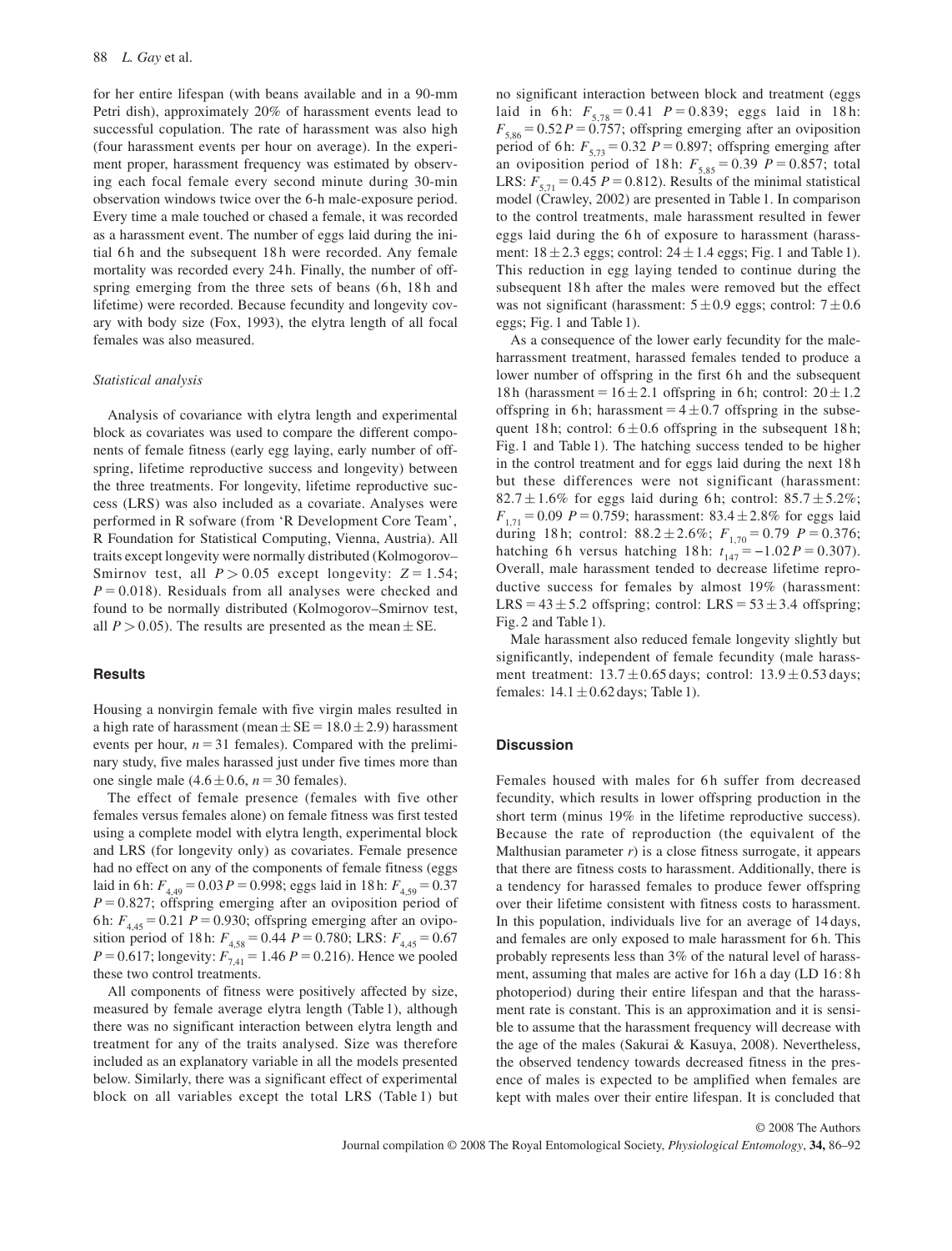**Table 1.** Analysis of covariance of the effects of male harassment on six components of female fitness.

|                               | Sum of  |              |       |                  |
|-------------------------------|---------|--------------|-------|------------------|
|                               | squares | d.f.         | F     | $\boldsymbol{P}$ |
| Eggs in 6 h                   |         |              |       |                  |
| Treatment                     | 435     | 1            | 4.34  | 0.040            |
| Size                          | 1133    | 1            | 11.04 | 0.001            |
| <b>Block</b>                  | 1102    | 1            | 10.97 | 0.001            |
| Error                         | 8134    | 81           |       |                  |
| Eggs 18h                      |         |              |       |                  |
| Treatment                     | 59      | $\mathbf{1}$ | 3.06  | 0.084            |
| Size                          | 103     | 1            | 5.31  | 0.024            |
| <b>Block</b>                  | 276     | 1            | 14.25 | 0.0003           |
| Error                         | 1726    | 89           |       |                  |
| Offspring 6 h                 |         |              |       |                  |
| Treatment                     | 241     | 1            | 3.23  | 0.076            |
| Size                          | 911     | 1            | 12.22 | 0.0008           |
| <b>Block</b>                  | 810     | 1            | 10.86 | 0.001            |
| Error                         | 5666    | 76           |       |                  |
| Offspring 18 h                |         |              |       |                  |
| Treatment                     | 76      | 1            | 4.58  | 0.035            |
| Size                          | 132     | 1            | 7.95  | 0.006            |
| <b>Block</b>                  | 127     | 1            | 7.66  | 0.007            |
| Error                         | 1463    | 88           |       |                  |
| Lifetime reproductive success |         |              |       |                  |
| Treatment                     | 1918    | 1            | 3.68  | 0.059            |
| Size                          | 10517   | 1            | 20.18 | 0.00002          |
| Error                         | 39090   | 75           |       |                  |
| Longevity                     |         |              |       |                  |
| Lifetime reproductive         | 9.4     | $\mathbf{1}$ | 1.16  | 0.285            |
| success                       |         |              |       |                  |
| Treatment                     | 56      | 1            | 6.90  | 0.011            |
| Size                          | 33      | 1            | 4.01  | 0.049            |
| <b>Block</b>                  | 146     | 1            | 18.03 | 0.00006          |
| Error                         | 551     | 68           |       |                  |

d.f., degrees of freedom.

the effect of male harassment is not negligible in *C. maculatus* and could be a major cost of reproduction. Previous studies where female *C. maculatus* are housed with males for their entire lifespan also suggest a cost of harassment (Rönn *et al.*, 2006; Edvardsson, 2007). In particular, Rönn et al. (2006) show a decrease of female lifespan (−1 or 2 days depending on the population) and fecundity (−13 eggs). Similarly, Edvardsson (2007) observes a decreased lifespan (−1.5 day) and fitness (−21 offspring) for females housed with males and without water. In these two studies, a cost of re-mating cannot be ruled out, but other studies with this species (Fox, 1993; Arnqvist *et al.*, 2005) suggest that the cost observed exceeds the cost of mating and is likely due to male harassment. This cost of lifetime cohabitation with males is either similar to (−14%, Rönn *et al.* , 2006 , but no data on offspring production are available) or bigger (−24%, Edvardsson, 2007 ) than the harassment cost estimated in the present study.

 In a related species ( *C. chinensis* ), Sakurai & Kasuya (2008) show a large fitness cost of the male harassment: the fitness of females that cohabit with males that can harass but not copulate is 18.6% lower than that of the females that receive neither harassment nor additional copulations. In gryllid crickets ( *Gryllus bimaculatus* ), the visual and olfactory contact with a male, as well as the presence of one to three males that can harass but not copulate, results in an approximately 30-35% decrease in longevity (Bateman et al., 2006). In these two experiments, males are manipulated to prevent copulation but still allow harassment. Because this manipulation of males is not trivial, there are few examples of such experiments in the literature. It is nevertheless to be emphasized that every one of these experiments specifically designed to study harassment finds that it is costly.

 A large block effect is seen on most of the fitness components measured (except LRS). Various factors could explain why some components of fitness are higher in the first experiment. First, female size varies between the two experiments (on average, by 4% smaller in the second experiment). Behavioural factors such as the lower harassment frequency in experiment 1 could also contribute. Both these morphological and behavioural differences might be mediated by the environment, including social environment. Beetles are maintained in an incubator at a fixed temperature, so this is constant, but there might be variation in the nutritional quality of beans from different sources. Other apparently minor differences in the experimental setting may have contributed; for example, the amount of time females have to wait with the first male after the first copulation before they are transferred onto beans might differ slightly between the two blocks. Overall, the lower fitness in experiment 1 does not affect the conclusions because the effect of harassment is in the same direction in both experiments and statistical analyses account for the block effect.

 Examples in the literature show that a high density of female neighbours can decrease female fitness as well as male harassment (Bateman et al., 2006; Smith, 2007). In the present experiment, the presence of five other virgin females has no influence on any of the fitness estimates, indicating that focal females in the female-only groups do not suffer from intra-sexual aggression or disturbance. This rules out the possibility that the costs of male harassment are equivalent to the costs of intra-sexual interactions. Similar results are found in *Drosophila simulans* (Taylor *et al.*, 2008), but not in Amarillo fish (Valero *et al.*, 2005). Had the other females been nonvirgin, it is possible that female presence might disrupt the oviposition rate of focal females (and consequently fitness) as females may compete for oviposition resources.

 Harassment primarily affects the number of eggs laid, suggesting that male harassment interferes with or discourages oviposition. It should be noted that, despite this reduction, all females lay approximately one-third of their eggs during the initial 6h, which is in agreement with previously published results (Wilson & Hill, 1989; Eady, 1991). Two mechanisms (not mutually exclusive) could be involved: either physical disturbance because the presence of males constrains females to keep moving and take evasive action to avoid mating, or metabolic cost due to the increased energy expenditure of

Journal compilation © 2008 The Royal Entomological Society, *Physiological Entomology*, **34,** 86–92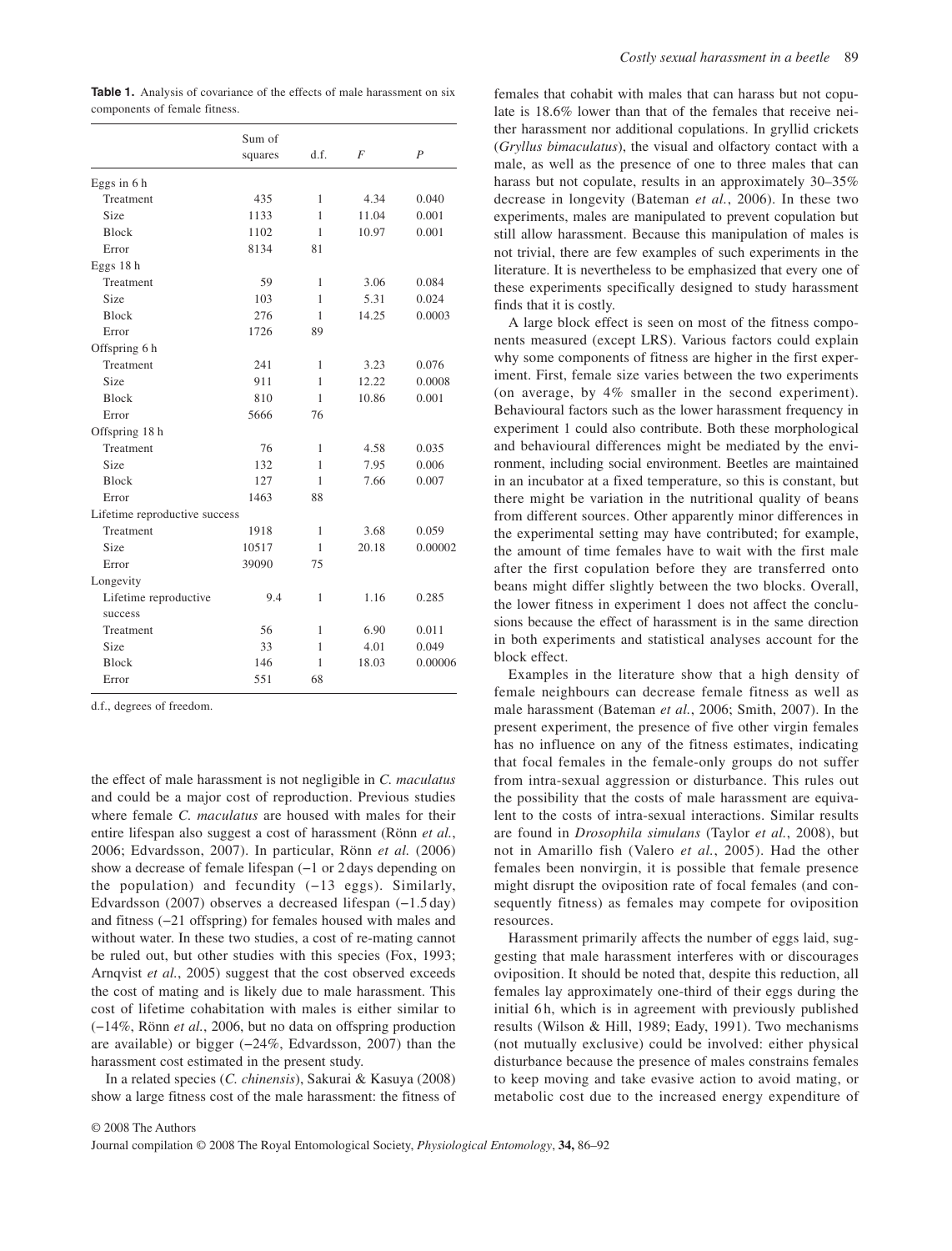

**Fig. 1.** Effects of male harassment on female egg and offspring production during the first 24 h: (a) number of eggs laid (white bars) and number of offspring produced (grey bars) from eggs laid during the initial 6 h, in presence of the males (for the harassment treatment); (b) number of eggs laid (white bars) and number of offspring produced (grey bars) from eggs laid during the next 18 h. The 'control' treatment pools the females kept alone and the females kept with five other virgin females (no significant difference between these two groups, see text). Error bars indicate standard errors.

females to avoid males. Although the present data cannot rule out the hypothesis of a metabolic cost, it is unlikely that elevated metabolism would generate such an immediate effect. The hypothesis of physical disturbance appears to be more likely. This could be tested by comparing the post-treatment oviposition rates of females exposed to harassment or no harassment in the absence of oviposition sites during the period of exposure. Any subsequent variation in oviposition rate could then be attributable to metabolic costs.



**Fig. 2.** Effects of male harassment on female's lifetime reproductive success (total number of offspring). Error bars indicate standard errors.

 More generally, male harassment is expected to strongly affect female behaviour. Females can mitigate the cost of harassment by increasing their movements, as is suggested in the case in *C. maculatus* . Female movements to avoid harassment are reported in a variety of organisms. In garter snakes ( *Thamnophis sirtalis parietalis* ), for example, females disperse from the den as rapidly as possible and minimize contact with males (Shine *et al.*, 2005). Females can also diminish the cost of harassment by accepting mating attempts more readily. This behaviour is referred to as convenience polyandry (Thornhill & Alcock, 1983; Arnqvist & Rowe, 2005). Convenience polyandry is plausible in *C. maculatus* where last-male sperm precedence (P2) is high (80-90%; Eady et al., 2004) and males do not appear to be any less inclined to harass females that have recently mated. On an evolutionary time scale, harassment can lead to the evolution of morphological adaptations to reduce the cost. Andromorphs in damselfies are an extreme example, where mimicking males helps these morphs to avoid harassment (Sirot & Brockmann, 2001). Size could also play a role because, where the sexes are of similar size, it may generally be less energetically expensive for a female to refuse mating than for a male to achieve it against female resistance (Clutton Brock & Parker, 1995). Harassment cost therefore is expected to create positive selection on body size. In *C. maculatus*, males appear to impose a high harassment pressure on females despite their significantly smaller size. This might reflect an arms race where female size raises the cost of males' continuing attempts to mate, whereas males counteract by increasing the cost to enhance the probability that females will re-mate.

 Most studies of sexual conflict over mating frequency focus on the benefits of re-mating for females, but few are interested in costs. The cost of mating can be separated into the cost of copulation (e.g. genital damage; Crudgington &

© 2008 The Authors

Journal compilation © 2008 The Royal Entomological Society, *Physiological Entomology*, **34,** 86–92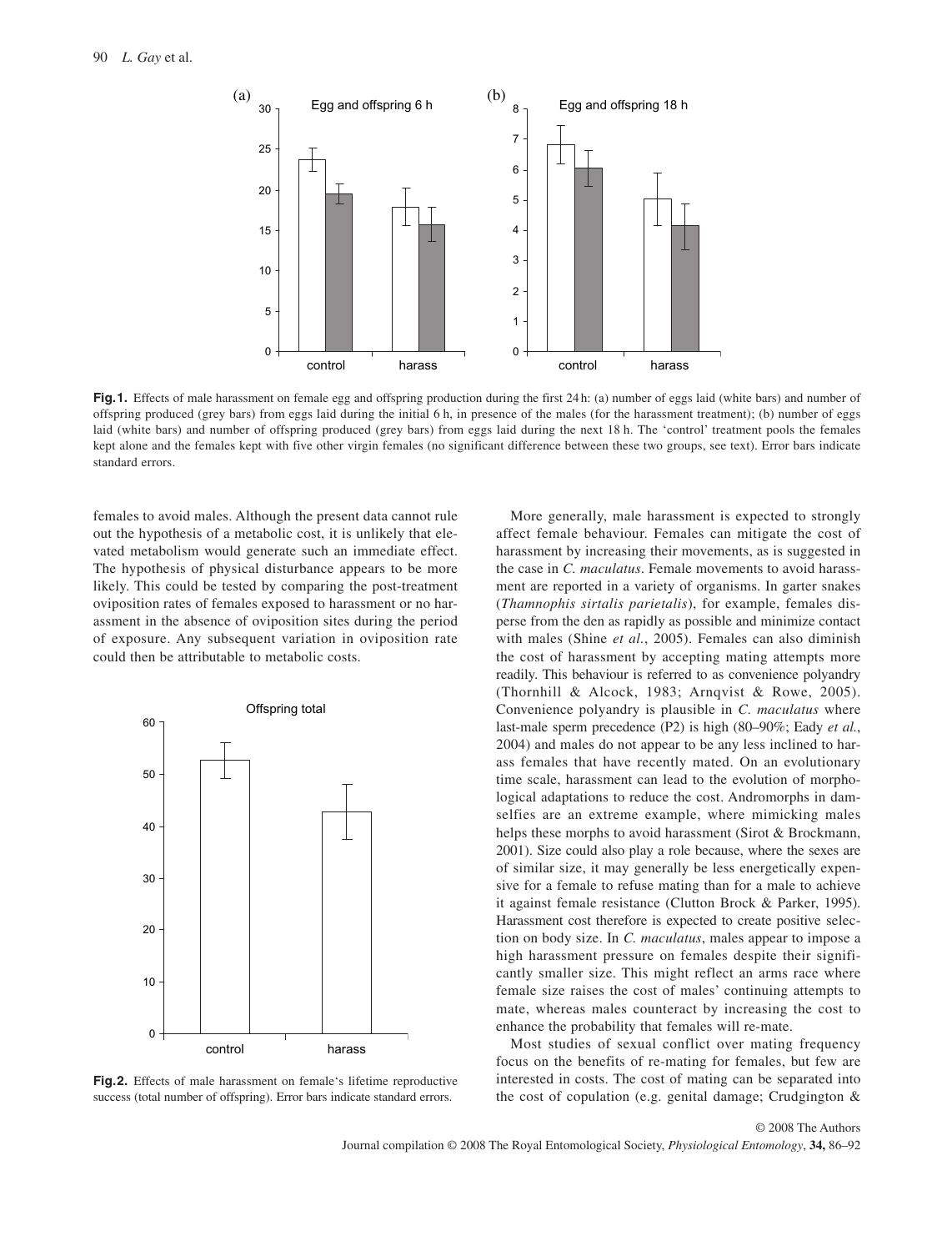Siva-Jothy, 2000, Edvardsson & Tregenza, 2005), the cost of egg production (life-history trade offs; Rönn et al., 2006) and the cost of harassment, which has often been neglected. In *C. maculatus*, recent results show that females tend to accept re-mating more easily when kept without water (Edvardsson, 2007): Females appear to adjust their re-mating frequency according to the balance between the benefit in terms of gained resources (mainly water) and the costs of mating, including the cost of harassment (Crudgington  $\&$ Siva-Jothy, 2000; Edvardsson & Tregenza, 2005). The present results illustrate that a fuller understanding of the costs and benefits of re-mating requires separating and measuring the effect of exposure to males in terms of sexual harassment independently from that due to matings (genital damage).

#### **Acknowledgements**

 We would like to thank J. Faulks for technical assistance with the laboratory work. This study was supported by a NERC grant and a TT Royal Society fellowship. E. Barrett, M. Edvardsson and two anonymous referees made helpful comments on previous versions of this manuscript.

## **References**

- Arnqvist, G. & Nilsson, T. (2000) The evolution of polyandry: multiple mating and female fitness in insects . *Animal Behaviour* , **60** 145 – 164
- Arnqvist, G. & Rowe, L. (2005) *Sexual Conflict*. Princeton University Press, Princeton, New Jersey.
- Arnqvist, G., Nilsson, T. & Katvala, M. (2005) Mating rate and fitness in female bean weevils. *Behavioral Ecology*, **16**, 123-127.
- Bateman, P.W. (1998) Mate preference for novel partners in the cricket *Gryllus bimaculatus* . *Ecological Entomology* , **23** , 473 – 475 .
- Bateman, P.W., Ferguson, J.W.H. & Yetman, C.A. (2006) Courtship and copulation, but not ejaculates, reduce the longevity of female field crickets (Gryllus bimaculatus). Journal of Zoology, **268** .341 – 346
- Clutton Brock, T.H. & Parker, G.A. (1995) Sexual coercion in animal societies. Animal Behaviour, 49, 1345-1365.
- Crawley, M.J. (2002) *Statistical Computing: An Introduction to Data* Analysis Using S-Plus. Wiley J. & Sons Ltd, U.K.
- Croft, D.P., Morrell, L.J., Wade, A.S. et al. (2006) Predation risk as a driving force for sexual segregation: a cross-population comparison. *American Naturalist* , **167** , 867 – 878 .
- Crudgington, H.S. & Siva-Jothy, M.T. (2000) Genital damage, kicking and early death – The battle of the sexes takes a sinister turn in the bean weevil. *Nature*, **407**, 855-856.
- Dadda, M., Pilastro, A. & Bisazza, A. (2005) Male sexual harassment and female schooling behaviour in the eastern mosquito fish. *Animal Behaviour* , **70** , 463 – 471 .
- Eady, P.E. (1991) Sperm competition in *Callosobruchus maculatus* (Coleoptera: *Bruchidae* ): a comparison of two methods used to estimate paternity. *Ecological Entomology*, 16, 45–53.
- Eady, P.E., Rugman-Jones, P. & Brown, D.V. (2004) Prior oviposition, female receptivity and last-male sperm precedence in the

cosmopolitan pest *Callosobruchus maculatus* (Coleoptera: *Bruchidae* ) . *Animal Behaviour* , **67** , 559 – 565 .

- Eady, P.E., Hamilton, L. & Lyons, R.E. (2007) Copulation, genital damage and early death in *Callosobruchus maculatus* . *Proceedings of the Royal Society of London Series B, Biological Sciences* , **274** , 247 – 252 .
- Edvardsson, M. (2007) Female Callosobruchus maculatus mate when they are thirsty: resource-rich ejaculates as mating effort in a beetle. Animal Behaviour, 74, 183-188.
- Edvardsson , M. & Tregenza , T . (2005 ) Why do male *Callosobruchus maculatus* harm their mates? *Behavioral Ecology*, 16, 788-793.
- Edvardsson, M., Rodriguez-Munoz, R. & Tregenza, T. (2008) No evidence that female bruchid beetles, *Callosobruchus maculatus* , use remating to reduce costs of inbreeding. Animal Behaviour, **75** , 1519 – 1524 .
- Fox, C.W. (1993) Multiple mating, lifetime fecundity and female mortality of the bruchid beetle, *Callosobruchus maculatus* (Coleoptera, *Bruchidae*). *Functional Ecology*, 7, 203-208.
- Friberg, U. & Arnqvist, G. (2003) Fitness effects of female mate choice: preferred males are detrimental for *Drosophila melanogaster* females. *Journal of Evolutionary Biology*, 16, 797-811.
- Hosken, D.J. & Stockley, P. (2003) Benefits of polyandry: a life history perspective. Evolutionary Biology, 33, 173-194.
- Leboeuf, B.J. & Mesnick, S. (1991) Sexual behavior of male northern elephant seals.1. Lethal injuries to adult females. *Behaviour*, **116** , 143-162
- Magurran, A.E. & Seghers, B.H. (1994) A cost of sexual harassment in the guppy, *Poecilia reticulata* . *Proceedings of the Royal Society of London Series B, Biological Sciences* , **258** , 89 – 92 .
- McLain, D.K. & Pratt, A.E. (1999) The cost of sexual coercion and heterospecific sexual harassment on the fecundity of a host-specific, seed-eating insect (Neacoryphus bicrucis). Behavioral Ecology *and Sociobiology* , **46** , 164 – 170 .
- Messina, F.J. & Slade, A.F. (1999) Expression of a life-history tradeoff in a seed beetle depends on environmental context . *Physiological Entomology* , **24** , 358 – 363 .
- Ofuya, T.I. (1995) Multiple mating and its consequences in males of *Callosobruchus maculatus* (Coleoptera, Bruchidae) . *Journal of*  Stored Products Research, 31, 71-75.
- Parker, G.A. (1983) Mate quality and mating decisions. Mate Choice, pp. 141-166. Cambridge University Press, U.K.
- Rönn, J., Katvala, M. & Arnqvist, G. (2006) The costs of mating and egg production in *Callosobruchus* seed beetles. *Animal Behaviour* , **72** , 335 – 342 .
- Rowe, L., Arnqvist, G., Sih, A. & Krupa, J. (1994) Sexual conflict and the evolutionary ecology of mating patterns – water striders as a model system. *Trends in Ecology and Evolution*, 9, 289-293.
- Sakurai, G. & Kasuya, E. (2008) The costs of harassment in the adzuki bean beetle. *Animal Behaviour*, **75**, 1367–1373.
- Savalli, U.M. & Fox, C.W. (1999) The effect of male mating history on paternal investment, fecundity and female remating in the seed beetle *Callosobruchus maculatus* . *Functional Ecology* , **13** 169-177
- Shine, R., Wall, M., Langkilde, T. & Mason, R.T. (2005) Do female garter snakes evade males to avoid harassment or to enhance mate quality? *American Naturalist*, **165**, 660-668.
- Sirot, L.K. & Brockmann, H.J. (2001) Costs of sexual interactions to females in Rambur's fork tail damselfly, *Ischnura ramburi* (Zygoptera: Coenagrionidae) . *Animal Behaviour* , **61** , 415 – 424 .
- Smith, C.C. (2007) Independent effects of male and female density on sexual harassment, female fitness, and male competition for mates in the western mosquitofish *Gambusia affinis* . *Behavioral Ecology and Sociobiology* , **61** , 1349 – 1358 .

© 2008 The Authors

Journal compilation © 2008 The Royal Entomological Society, *Physiological Entomology*, **34,** 86–92